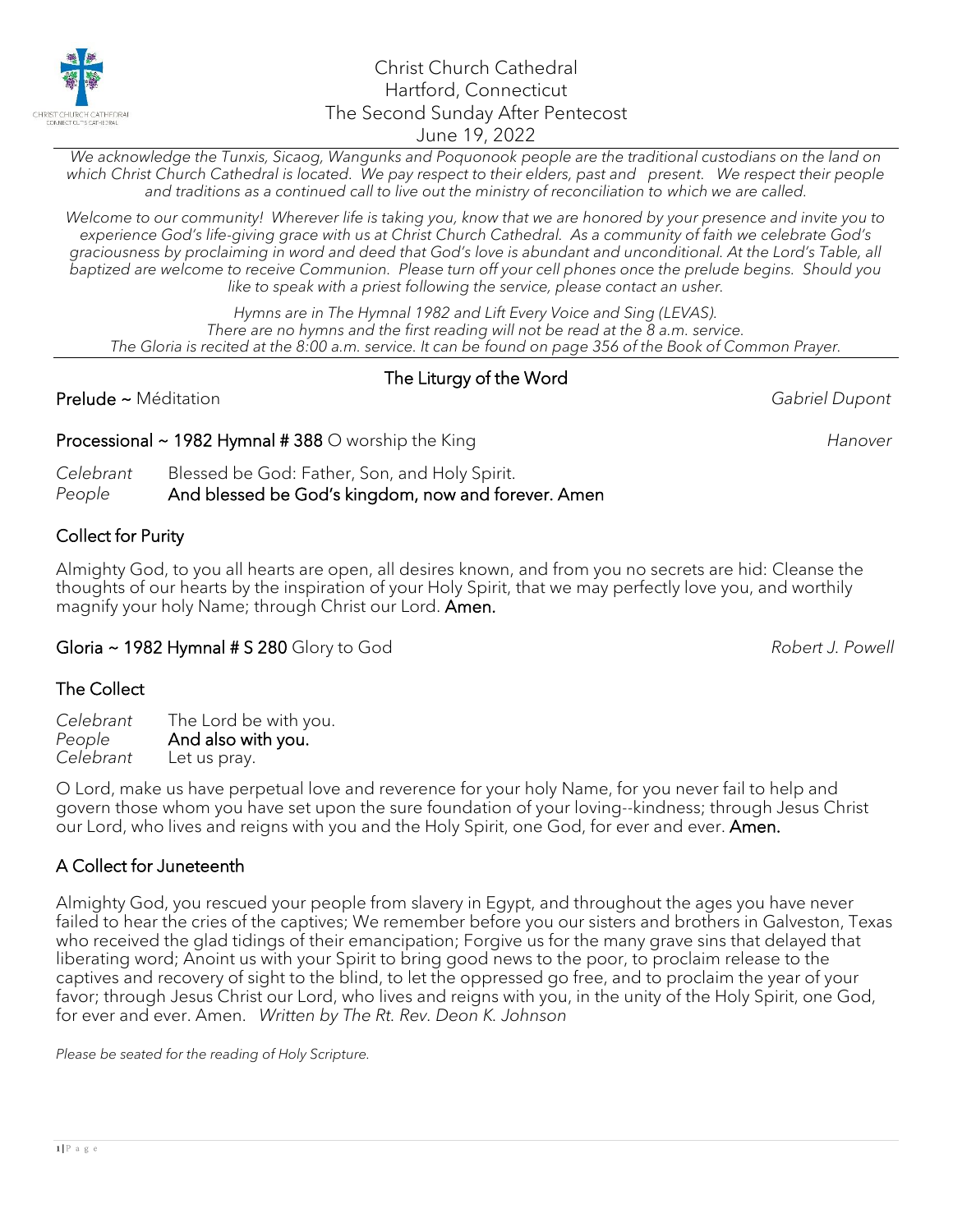# A Reading From ~ 1 Kings 19:1-15a

Ahab told Jezebel all that Elijah had done, and how he had killed all the prophets with the sword. Then Jezebel sent a messenger to Elijah, saying, "So may the gods do to me, and more also, if I do not make your life like the life of one of them by this time tomorrow." Then he was afraid; he got up and fled for his life, and came to Beer-sheba, which belongs to Judah; he left his servant there. But he himself went a day's journey into the wilderness, and came and sat down under a solitary broom tree. He asked that he might die: "It is enough; now, O Lord, take away my life, for I am no better than my ancestors." [Then he lay down under the broom tree and fell asleep. Suddenly an angel touched him and said to him, "Get up and eat." He looked, and there at his head was a cake baked on hot stones, and a jar of water. He ate and drank, and lay down again. The angel of the Lord came a second time, touched him, and said, "Get up and eat, otherwise the journey will be too much for you."] He got up, and ate and drank; then he went in the strength of that food forty days and forty nights to Horeb the mount of God. At that place he came to a cave, and spent the night there. Then the word of the Lord came to him, saying, "What are you doing here, Elijah?" He answered, "I have been very zealous for the Lord, the God of hosts; for the Israelites have forsaken your covenant, thrown down your altars, and killed your prophets with the sword. I alone am left, and they are seeking my life, to take it away." He said, "Go out and stand on the mountain before the Lord, for the Lord is about to pass by." Now there was a great wind, so strong that it was splitting mountains and breaking rocks in pieces before the Lord, but the Lord was not in the wind; and after the wind an earthquake, but the Lord was not in the earthquake; and after the earthquake a fire, but the Lord was not in the fire; and after the fire a sound of sheer silence. When Elijah heard it, he wrapped his face in his mantle and went out and stood at the entrance of the cave. Then there came a voice to him that said, "What are you doing here, Elijah?" He answered, "I have been very zealous for the Lord, the God of hosts; for the Israelites have forsaken your covenant, thrown down your altars, and killed your prophets with the sword. I alone am left, and they are seeking my life, to take it away." Then the Lord said to him, "Go, return on your way to the wilderness of Damascus."

| Reader | The Word of the Lord. |
|--------|-----------------------|
| People | Thanks be to God.     |

#### Psalm 43 *Judica me, Deus* Î

1 Give judgment for me, O God, and defend my cause against an ungodly people; \* deliver me from the deceitful and the wicked.

2 For you are the God of my strength; why have you put me from you? \* and why do I go so heavily while the enemy oppresses me?

3 Send out your light and your truth, that they may lead me, \* and bring me to your holy hill and to your dwelling;

4 That I may go to the altar of God, to the God of my joy and gladness; \* and on the harp I will give thanks to you, O God my God.

5 Why are you so full of heaviness, O my soul? \* and why are you so disquieted within me?

6 Put your trust in God; \* for I will yet give thanks to him, who is the help of my countenance, and my God.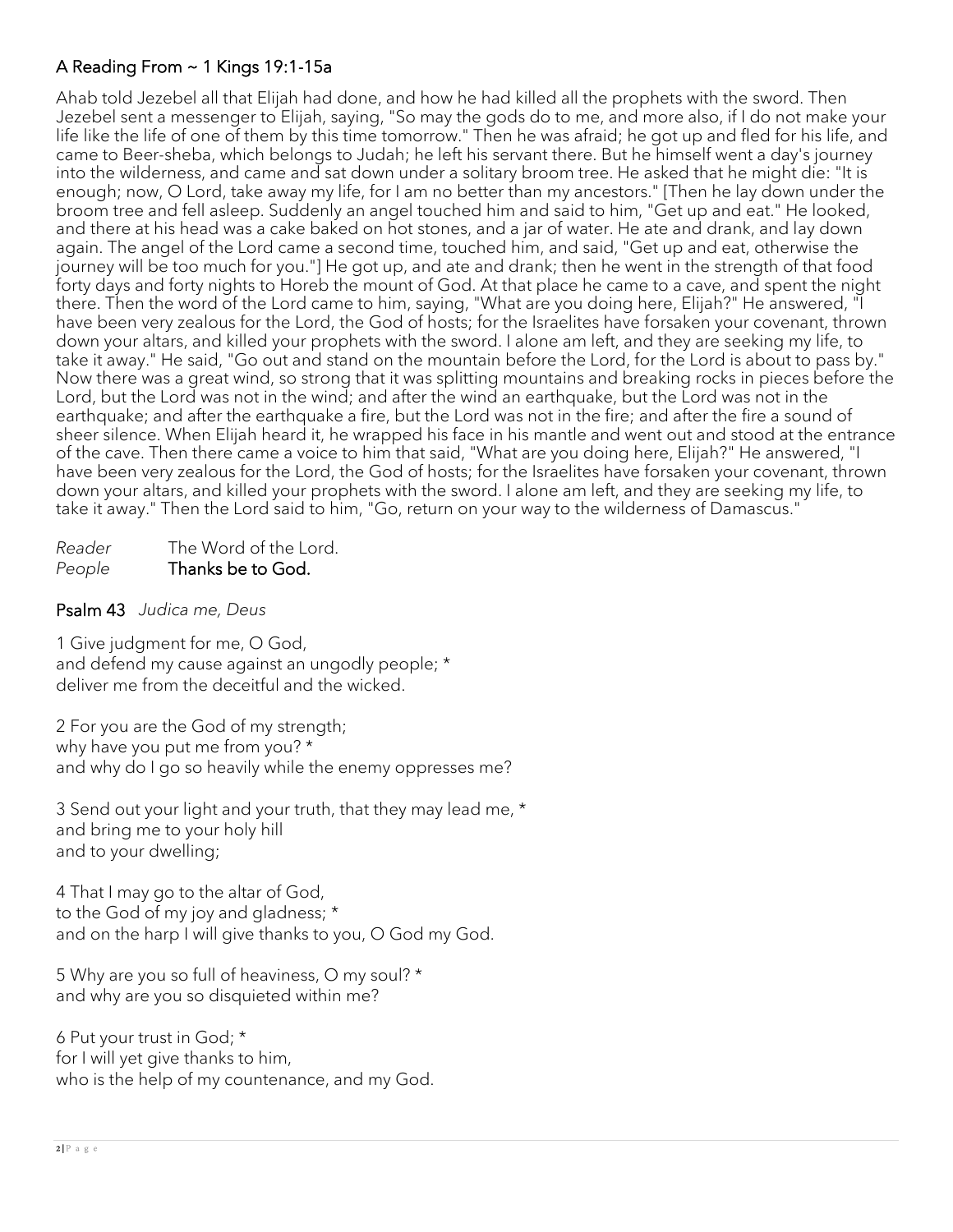# A Reading From ~ Galatians 3:23-29

Now before faith came, we were imprisoned and guarded under the law until faith would be revealed. Therefore the law was our disciplinarian until Christ came, so that we might be justified by faith. But now that faith has come, we are no longer subject to a disciplinarian, for in Christ Jesus you are all children of God through faith. As many of you as were baptized into Christ have clothed yourselves with Christ. There is no longer Jew or Greek, there is no longer slave or free, there is no longer male and female; for all of you are one in Christ Jesus. And if you belong to Christ, then you are Abraham's offspring, heirs according to the promise.

| Reader | The Word of the Lord. |
|--------|-----------------------|
| People | Thanks be to God.     |

Gradual Hymn ~ LEVAS # 62 In Christ there is no East or West

## The Holy Gospel ~ Luke 8:26-39

*Priest* The Holy Gospel of our Lord Jesus Christ according to Luke.

## *People* Glory to you, Lord Christ.

Jesus and his disciples arrived at the country of the Gerasenes, which is opposite Galilee. As he stepped out on land, a man of the city who had demons met him. For a long time he had worn no clothes, and he did not live in a house but in the tombs. When he saw Jesus, he fell down before him and shouted at the top of his voice, "What have you to do with me, Jesus, Son of the Most High God? I beg you, do not torment me" -- for Jesus had commanded the unclean spirit to come out of the man. (For many times it had seized him; he was kept under guard and bound with chains and shackles, but he would break the bonds and be driven by the demon into the wilds.) Jesus then asked him, "What is your name?" He said, "Legion"; for many demons had entered him. They begged him not to order them to go back into the abyss. Now there on the hillside a large herd of swine was feeding; and the demons begged Jesus to let them enter these. So he gave them permission. Then the demons came out of the man and entered the swine, and the herd rushed down the steep bank into the lake and was drowned. When the swineherds saw what had happened, they ran off and told it in the city and in the country. Then people came out to see what had happened, and when they came to Jesus, they found the man from whom the demons had gone sitting at the feet of Jesus, clothed and in his right mind. And they were afraid. Those who had seen it told them how the one who had been possessed by demons had been healed. Then all the people of the surrounding country of the Gerasenes asked Jesus to leave them; for they were seized with great fear. So he got into the boat and returned. The man from whom the demons had gone begged that he might be with him; but Jesus sent him away, saying, "Return to your home, and declare how much God has done for you." So he went away, proclaiming throughout the city how much Jesus had done for him.

| Priest | The Gospel of the Lord      |
|--------|-----------------------------|
| People | Praise to you, Lord Christ. |

## The Sermon

*Following the Sermon, the Celebrant stands. Please stand as you are able.*

# The Nicene Creed

We believe in one God, the Father, the Almighty, maker of heaven and earth, of all that is, seen and unseen. We believe in one Lord, Jesus Christ, the only Son of God, eternally begotten of the Father, God from God, Light from Light, true God from true God, begotten, not made, of one Being with the Father. Through him all things were made. For us and for our salvation he came down from heaven: by the power of the Holy Spirit he became incarnate from the Virgin Mary, and was made man. For our sake he was crucified under Pontius Pilate; he suffered death and was buried. On the third day he rose again in accordance with the Scriptures; he ascended into heaven and is seated at the right hand of the Father. He will come again in glory to judge the living and the dead, and his kingdom will have no end. We believe in the Holy Spirit, the Lord, the giver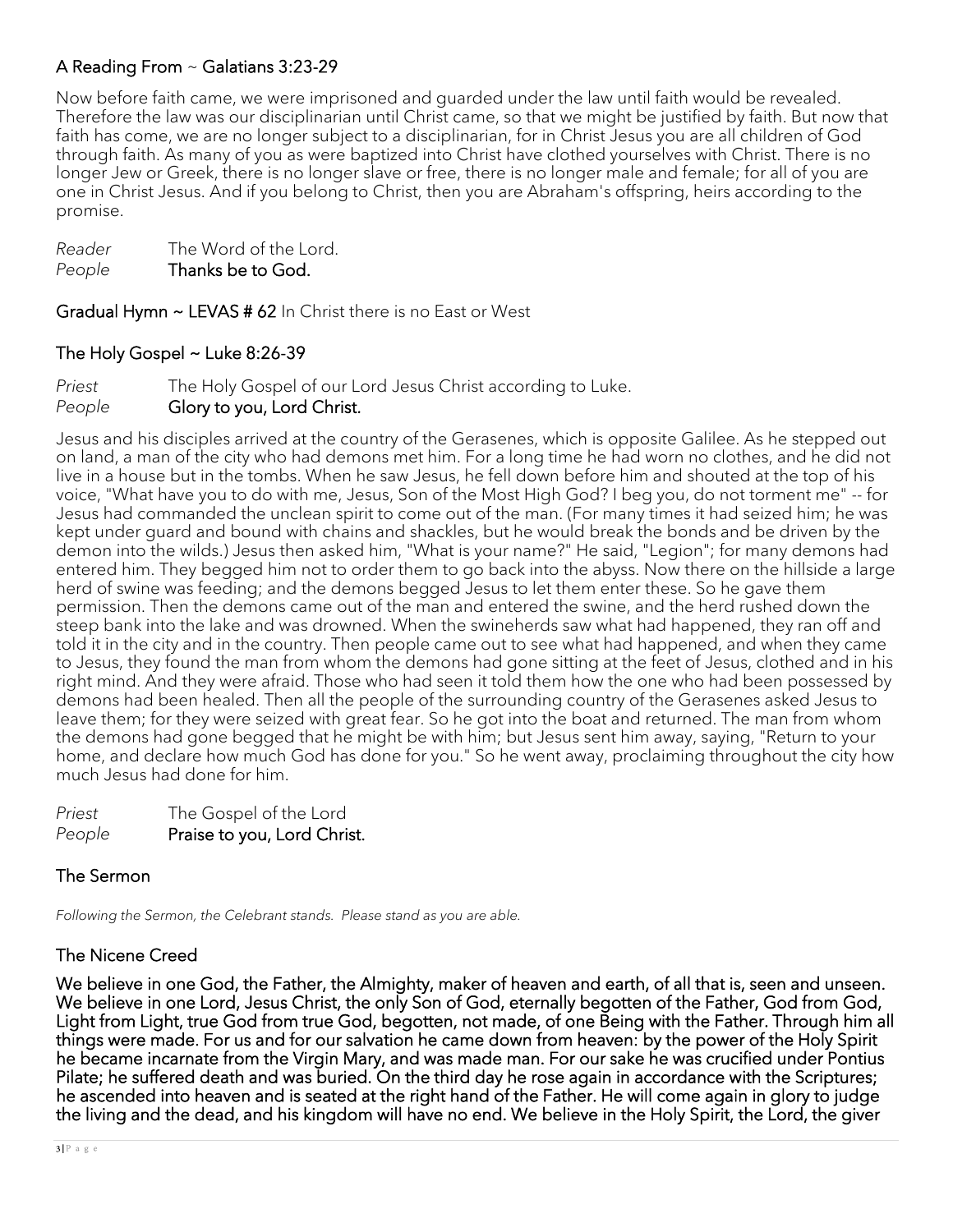of life, who proceeds from the Father and the Son. With the Father and the Son he is worshiped and glorified. He has spoken through the Prophets. We believe in one holy catholic and apostolic Church. We acknowledge one baptism for the forgiveness of sins. We look for the resurrection of the dead, and the life of the world to come. Amen.

# Prayers of the People

Let us raise our prayers to God the author and giver of all good things.

For the Church throughout the world that being united in the one bread and one cup of the Eucharist it may be a sign of love and hope to all people. We pray especially for Justin, Archbishop of Canterbury, Michael, our Presiding Bishop, Ian and Laura our Bishops; Lina, our Dean, Jorge, our Canon for Congregational Life, Bonnie our Deacon, Roxana our Intern, Jay, Tim, Stacey and Ranjit our Associate Clergy and for our Congregation's Committee and Ministry Team. We also pray for our sister diocese of Aberdeen and Orkney and for their Bishop Anne.

Lord in your mercy,

# Hear our prayers.

We pray for Bishop Diocesan-Elect the Rev. Jeffery Mello; the people of ECCT; and the Bishop Transition Committee.

Lord in your mercy,

#### Hear our prayers.

For the President of the United States, members of Congress, leaders of world nations, and elected officials at all levels, that they may work for peace, destroy the demons of poverty and inequity and ensure the safety, health and welfare of the people they serve.

Lord in your mercy,

## Hear our prayers.

That through our variety of gifts we may be faithful apostles as we continue to serve and be a presence in the lives of those in our congregations, the Episcopal Church in Connecticut, our communities and the world. Lord in your mercy,

## Hear our prayers.

For all who suffer affliction, the lonely, those denied dignity and those who have no hope, that mercy and compassion may transform their sorrow into joy.

# Lord in your mercy,

Hear our prayers.

For those who have asked for our prayers: : Gerard, Lourdes, Lenora, Daniel, Elaine, Shelia, Alzi P., James P., Ardyce, Gilbeean, Mike R., Jennifer, Andrew, Benjamin, Camden, Adrianne, Felicity, Sherrod, Graham, Richard, Mark, Bill, Betty Jo, Michael, Jason, Andrew, Jeannie, Denise, Shelly N., Paul, Dennis, Peggy, Jack S., Charlene, Marcia, Sean, Mary, Diane, Andrew, David, Shaun, Jack, Thomas, Alberto, Kelley, Allison, Dina, Aubrey, Bill, Grace, Ben, Frank, Eric, Nelson, and Joan.

Lord in your mercy,

# Hear our prayers.

We thank you for our many blessings, for your presence in our daily lives and for all those we love and who have nurtured us on our journey.

Lord in your mercy,

## Hear our prayers.

For those who rest with Christ, that they may continue to support us with their love in the Communion of Saints. Lord in your mercy,

## Hear our prayers.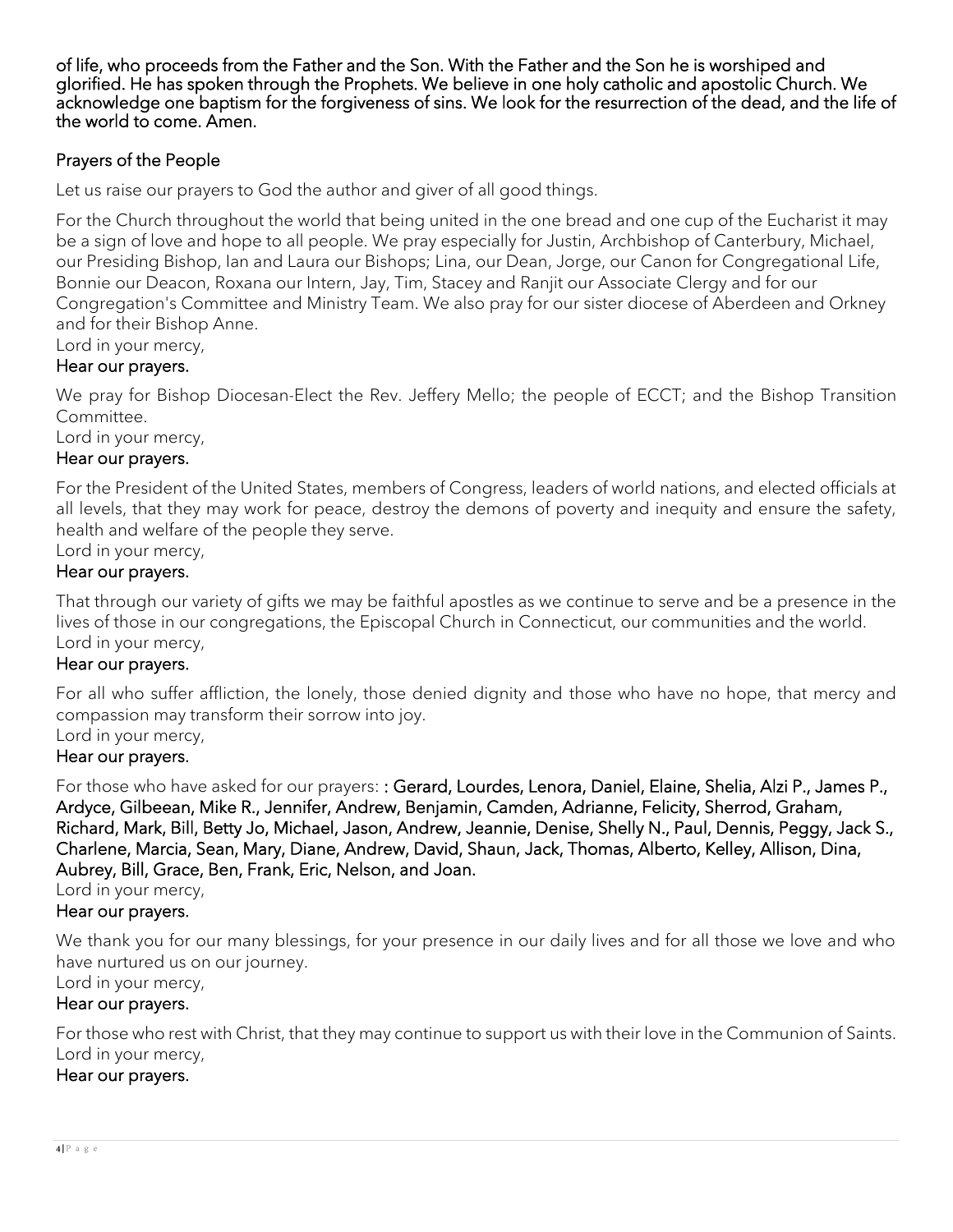### *Celebrant*

Triune God, hear the prayers of *your p*eople; and what we have asked faithfully, grant that we may obtain effectually, to the glory of *your* Name; through Jesus Christ our Lord. *Amen.*

## The Peace

*Celebrant* The peace of the Lord be always with you. *People* **And also with you.** 

*The People greet one another in the name of the Lord keeping social distancing. Please wave to one another and avoid physical contact with individuals who are not a member of your household.*

#### Welcome and Announcements

#### Offertory Sentence

Offertory Hymn ~ Prayer of Mother Teresa *Craig Courtney*

#### The Doxology ~ 1982 Hymnal # 380, v.3 *Old Hundredth*

The Holy Communion

## The Great Thanksgiving ~ Eucharistic Prayer A

| Celebrant | The Lord be with you                       |
|-----------|--------------------------------------------|
| People    | And also with you.                         |
| Celebrant | Lift up your hearts.                       |
| People    | We lift them to the Lord.                  |
| Celebrant | Let us give thanks to the Lord our God.    |
| People    | It is right to give him thanks and praise. |

It is right, and a good and joyful thing, always and every-where to give thanks to you, Father Almighty, Creator of heaven and earth. For by water and the Holy Spirit you have made us a new people in Jesus Christ our Lord, to show forth your glory in all the world.

Therefore we praise you, joining our voices with Angels and Archangels and with all the company of heaven, who for ever sing this hymn to proclaim the glory of your Name:

## Sanctus ~ 1982 Hymnal # S 130 Holy, holy, holy Lord *Franz Schubert*

*Please stand or kneel as you are able.*

Holy and gracious Father: In your infinite love you made us for yourself, and, when we had fallen into sin and become subject to evil and death, you, in your mercy, sent Jesus Christ, your only and eternal Son, to share our human nature, to live and die as one of us, to reconcile us to you, the God and Father of all. He stretched out his arms upon the cross, and offered himself, in obedience to your will, a perfect sacrifice for the whole world.

On the night he was handed over to suffering and death, our Lord Jesus Christ took bread; and when he had given thanks to you, he broke it, and gave it to his disciples, and said, "Take, eat: This is my Body, which is given for you. Do this for the remembrance of me."

After supper he took the cup of wine; and when he had given thanks, he gave it to them, and said, "Drink this, all of you: This is my Blood of the new Covenant, which is shed for you and for many for the forgiveness of sins. Whenever you drink it, do this for the remembrance of me."

Therefore we proclaim the mystery of faith:

Christ has died. Christ is risen. Christ will come again.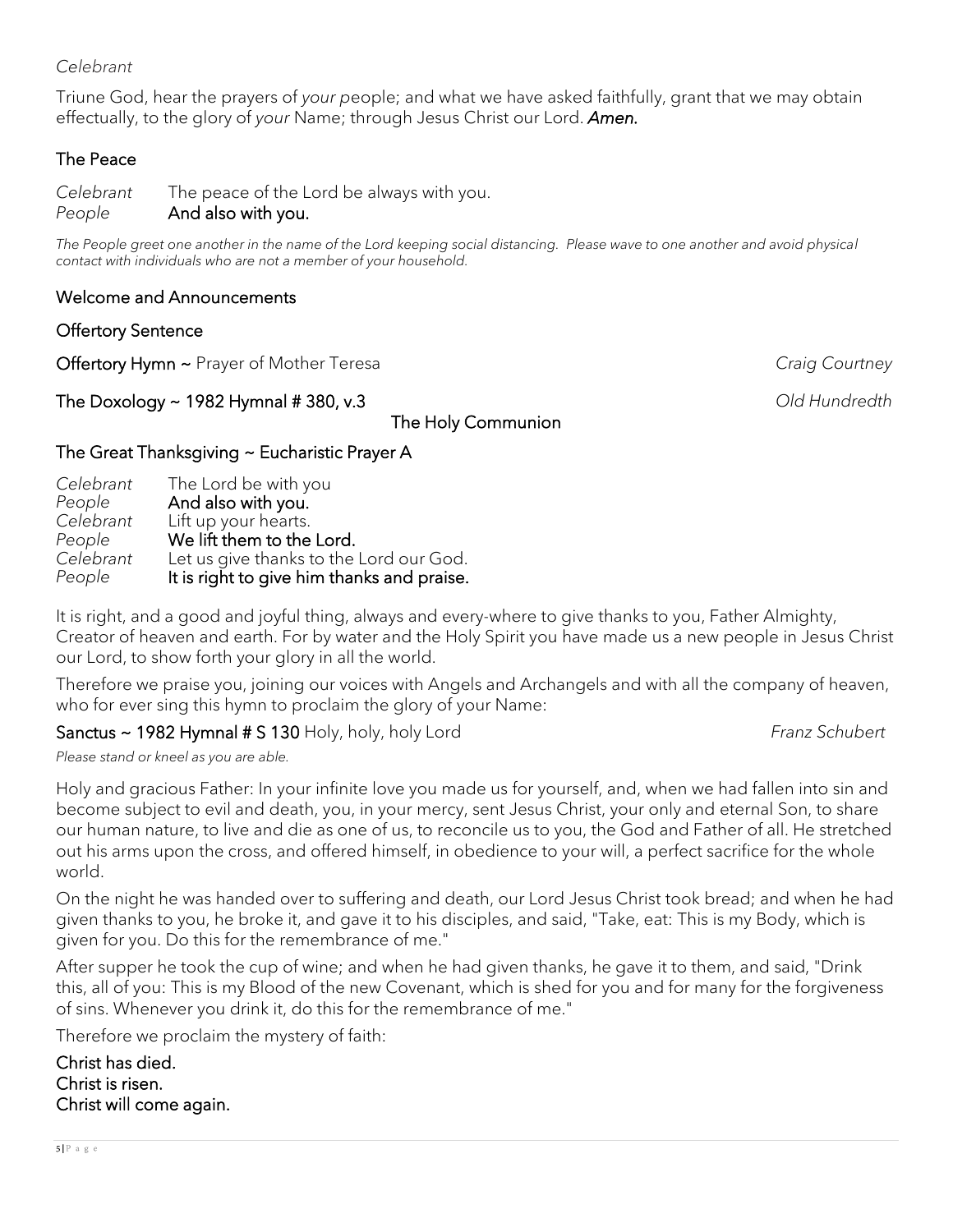We celebrate the memorial of our redemption, O Father, in this sacrifice of praise and thanksgiving. Recalling his death, resurrection, and ascension, we offer you these gifts.

Sanctify them by your Holy Spirit to be for your people the Body and Blood of your Son, the holy food and drink of new and unending life in him. Sanctify us also that we may faithfully receive this holy Sacrament, and serve you in unity, constancy, and peace; and at the last day bring us with all your saints into the joy of your eternal kingdom.

All this we ask through your Son Jesus Christ: By him, and with him, and in him, in the unity of the Holy Spirit all honor and glory is yours, Almighty Father, now and for ever. Amen.

## The Lord's Prayer

And now, as our Savior Christ has taught us, we are bold to pray

Our Father, who art in heaven, hallowed be thy Name, thy kingdom come, thy will be done on earth as it is in heaven. Give us this day our daily bread, and forgive us our trespasses, as we forgive those who trespass against us. And lead us not into temptation, but deliver us from evil, for thine is the kingdom, and the power, and the glory, For ever and ever. Amen.

## The Breaking of the Bread

*Celebrant* Alleluia! Christ our Passover is sacrificed for us; *People* Therefore let us keep the feast. Alleluia!

Agnus Dei ~ 1982 Hymnal # S 164 Jesus, Lamb of God *Franz Schubert* 

*Celebrant* The Gifts of God for the people of God. Take them in remembrance that Christ died for you, and feed on him in your hearts by faith, with thanksgiving.

*For those who are participating in the service via livestream, the Celebrant says a prayer for spiritual communion.*

## Act of Spiritual Communion

God of love and grace, of justice and peace, we give you thanks that in the Sacrament of the altar you assure us of your presence within us and within the body of Christ, the faithful through all the generations; grant that we who have witnessed anew these holy mysteries, though unable to receive the physical elements of the Sacrament, may be moved by your indwelling Spirit ever more fully to embody your holy and life-giving presence, reshaping in your likeness the world around us, until we are gathered at last into the fullness of your glorious and eternal presence; through Christ our Risen Lord, Amen.

*All baptized Christians, regardless of age or denomination, are welcome to receive Holy Communion. When coming forward to*  receive Holy Communion, please follow the direction given by the ushers. Receive the bread in the palm of your hand. If you are *unable to come to the front, please let an usher know and the Sacraments will be brought to you.*

Communion Hymn ~ W,L,P # 773 Heal me, hands of Jesus *Sharpe*

## Prayer After Communion

Almighty and ever living God, we thank you for feeding us with the spiritual food of the most precious Body and Blood of your Son our Savior Jesus Christ; and for assuring us in these holy mysteries that we are living members of the Body of your Son, and heirs of your eternal kingdom. And now, Father, send us out to do the work you have given us to do, to love and serve you as faithful witnesses of Christ our Lord. To him, to you, and to the Holy Spirit, be honor and glory, now and forever. Amen.

## The Blessing

Recessional Hymn ~1982 Hymnal # 411 O bless the Lord, my soul! *St. Thomas*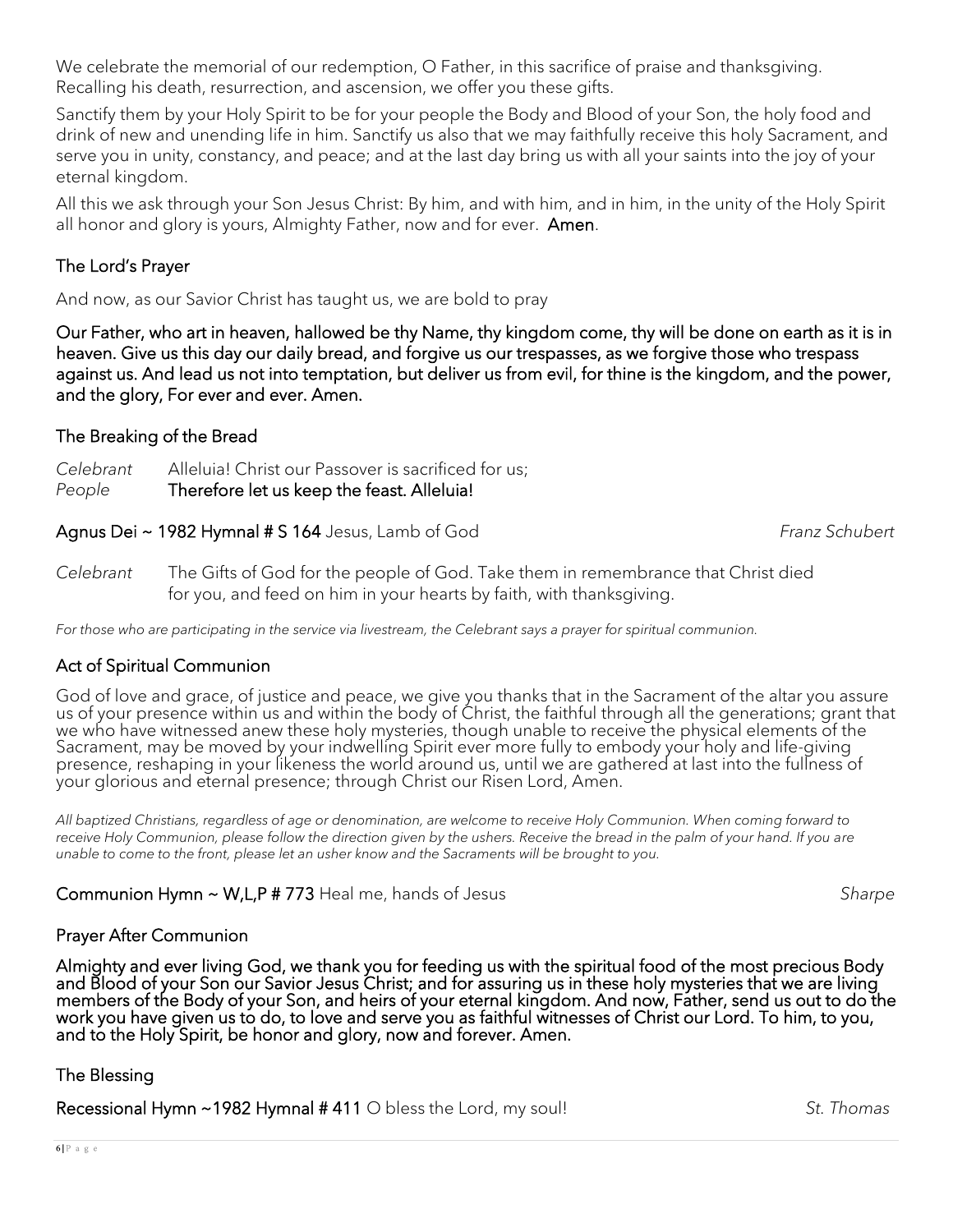#### The Dismissal

*Priest* Alleluia! Alleluia! Let us go forth in the name of Christ. *People* Thanks be to God. Alleluia! Alleluia!

#### Postlude ~ Psalm XIX *Benedetto Marcello*

*Todays service is dedicated in loving memory to Carlene Taylor's father, Stanhope Maxwell and father in law, Amos Taylor for Father's Day.*

#### Music Copyright Information

Méditation by Gabriel Dupont, public domain. Pslam XIX by Benedetto Marcello, public domain. O worship the King, words by Robert Grant, tune *Hanover* by WIlliam Croft, public domain. Glory to God by Robert J. Powell, Tune: ©1985, Church Publishing, Inc., all rights reserved. In Christ there is no East or West, tune *McKee*, traditional Spiritual adapt. Harry T. Burleigh, words adapt. John Oxenham ©1989 American Tract Society, all rights reserved. Prayer of Mother Teresa, music by Craig Courtney, text by Mother Teresa of Calcutta, © The Missionaries of Charity, music ©2019/2020 Beckenhorst Press, Inc., all rights reserved. Sanctus from Deutsche Messe by Franz Schubert, arr. Richard Proulx, ©1985, 1989 GIA Publications, Inc., all rights reserved. Agnus Dei from Deutsche Messe by Franz Schubert, arr. Richard Proulx, ©1985, 1989 GIA Publications, Inc., all rights reserved. Heal me, hands of Jesus, words by Michael Perry ©1982, 1989 Hope Publishing Company, tune *Sharpe* by Carl Haywood ©1997 Carl Haywood, all rights reserved. O bless the Lord, my soul! words by James Montgomery, tune *St. Thomas*, by Aaron Williams, harm. Lowell mason, public domain. The music in this service is printed and streamed with permission under ONE LICENSE #A-733705. All rights reserved.

## If you are visiting us for the first time, WELCOME!

We would like to keep you informed of the amazing blessings we experience in this house of prayer. Please sign the guest book located in the main foyer and fill out a Visitor's Card found in the pew and either place in the offering plate or return by mail. Please introduce yourself to Dean Howell and Canon Pallares.

## Cathedral Announcements

## Monday, June 20th

Cathedral Office closed in observance of Juneteenth

## Tuesday, June 21st

6:00 pm Congregations Committee Meeting via Zoom

## Sunday, July 31st

10:00 am Bilingual Service After the Service there will be a Retirement Luncheon for Canon Jorge Pallares Please look for the invitation to rsvp soon

#### July – August

Tuesdays and Thursdays Bible Study/Happy Hour will not be hosted during the months of July and August. Wednesday Noon in person service at our Cathedral will not be hosted during the months of July and August.